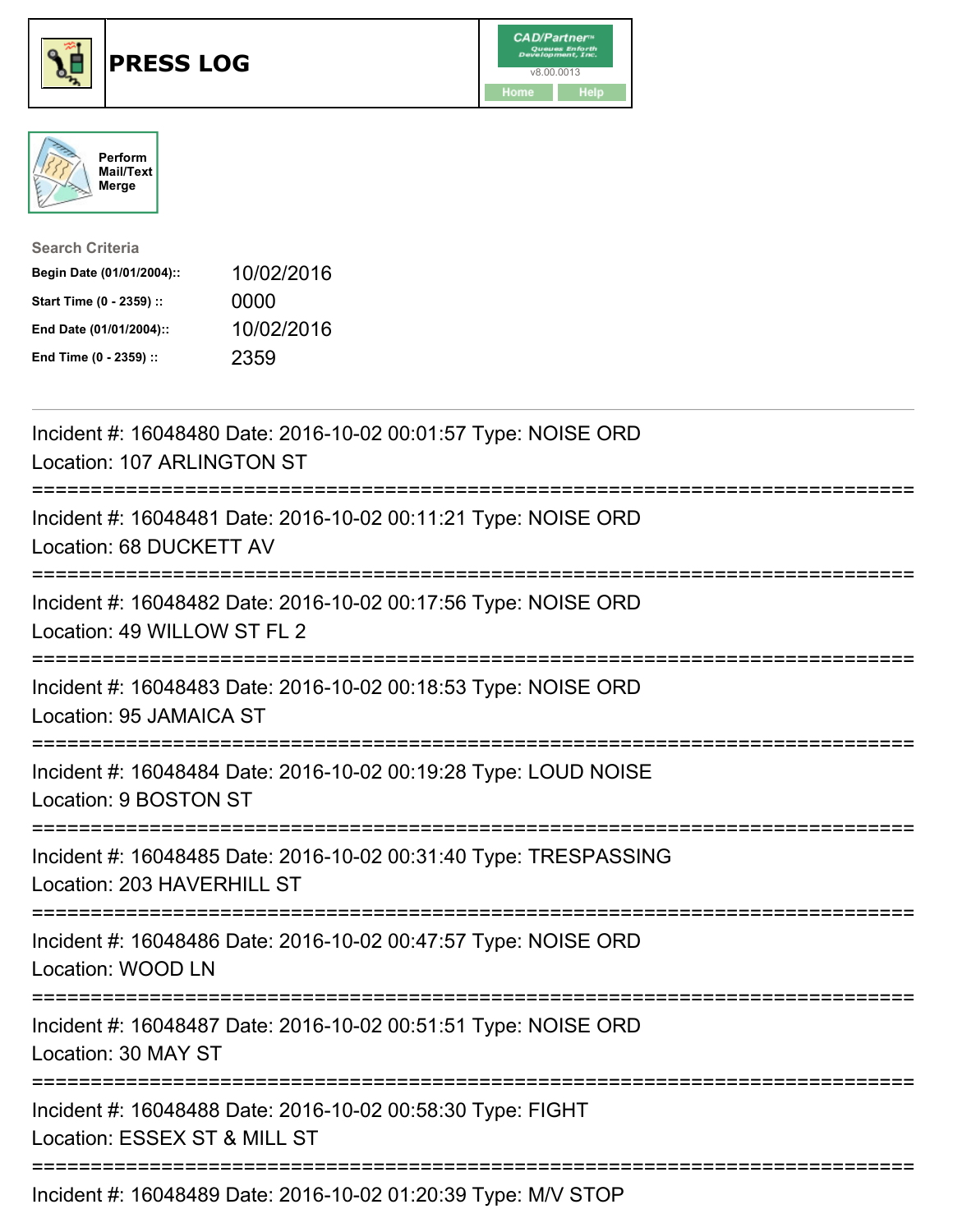| Location: SAM'S FOOD STORE / 389 BROADWAY<br>===================================                                                          |
|-------------------------------------------------------------------------------------------------------------------------------------------|
| Incident #: 16048490 Date: 2016-10-02 01:20:47 Type: DISORDERLY<br>Location: SAM'S FOOD STORE / 389 BROADWAY<br>:======================== |
| Incident #: 16048491 Date: 2016-10-02 01:26:30 Type: DOMESTIC/PROG<br>Location: 112 MARSTON ST FL 4                                       |
| Incident #: 16048492 Date: 2016-10-02 01:28:37 Type: LOUD NOISE<br>Location: 290 JACKSON ST                                               |
| Incident #: 16048493 Date: 2016-10-02 01:30:37 Type: AUTO ACC/NO PI<br>Location: ESSEX ST & MARGIN ST                                     |
| Incident #: 16048494 Date: 2016-10-02 01:34:41 Type: M/V STOP<br>Location: AMESBURY ST & COMMON ST                                        |
| -----------------------------<br>Incident #: 16048496 Date: 2016-10-02 01:42:27 Type: GUN CALL<br>Location: 163 PARK ST FL 1              |
| Incident #: 16048495 Date: 2016-10-02 01:43:32 Type: DRUG OVERDOSE<br>Location: 26 INMAN ST #4                                            |
| Incident #: 16048497 Date: 2016-10-02 01:48:14 Type: M/V STOP<br>Location: 100 MAPLE ST                                                   |
| Incident #: 16048498 Date: 2016-10-02 02:01:47 Type: NOISE ORD<br>Location: 18 LEA ST FL 2                                                |
| Incident #: 16048499 Date: 2016-10-02 02:06:04 Type: NOISE ORD<br>Location: 14 MASON ST FL 2                                              |
| Incident #: 16048500 Date: 2016-10-02 02:07:31 Type: M/V STOP<br>Location: AMESBURY ST & LAWRENCE ST                                      |
| Incident #: 16048501 Date: 2016-10-02 02:09:07 Type: BUILDING CHK<br>Location: LAWRENCE STORE / 107 S UNION ST                            |
| Incident #: 16048502 Date: 2016-10-02 02:09:23 Type: NOISE ORD<br>Location: 72 FERRY ST #A                                                |
| Incident #: 16048504 Date: 2016-10-02 02:12:21 Type: M/V STOP                                                                             |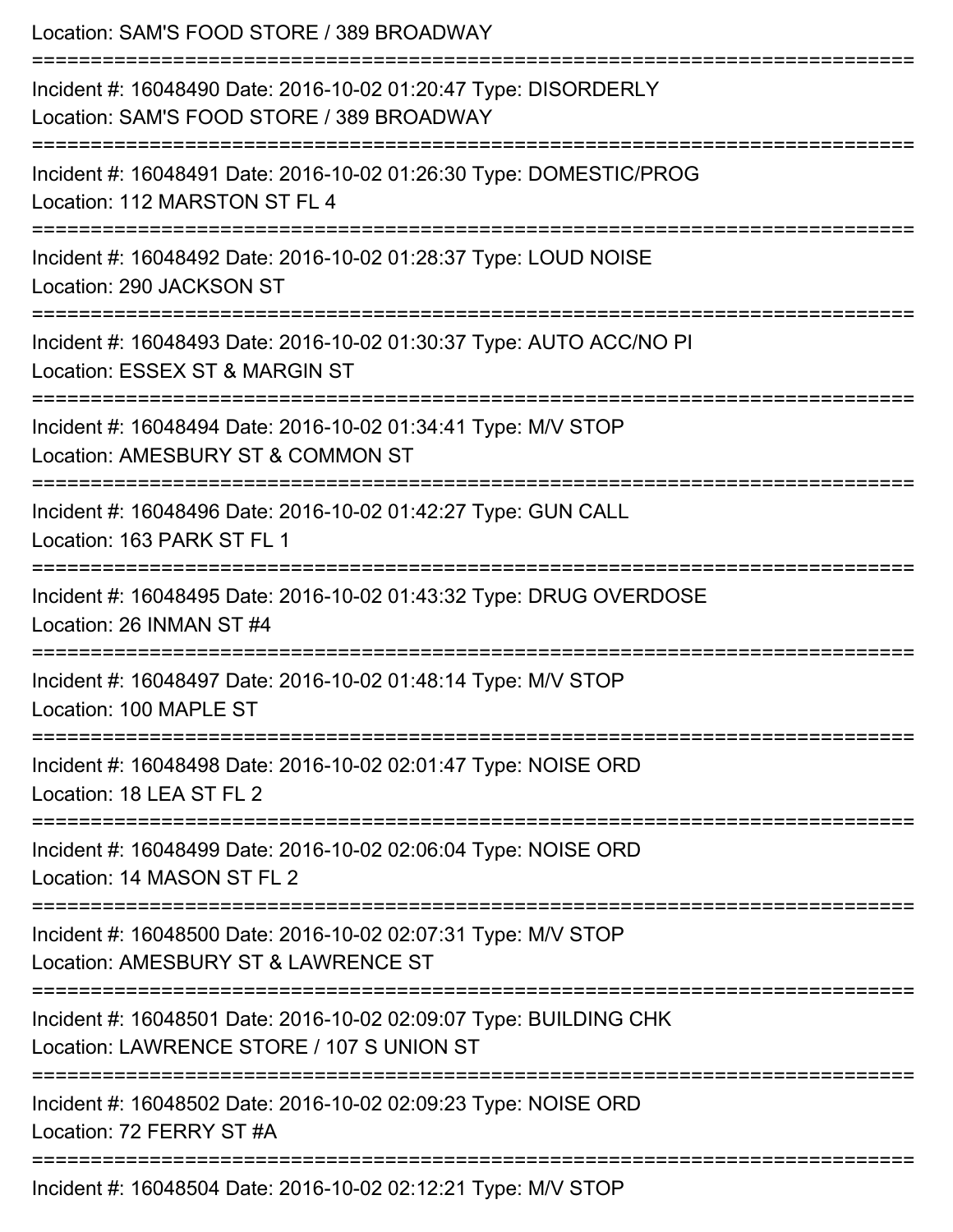| Incident #: 16048503 Date: 2016-10-02 02:12:45 Type: NOISE ORD<br>Location: 30 RHINE ST FL 1                        |
|---------------------------------------------------------------------------------------------------------------------|
| Incident #: 16048505 Date: 2016-10-02 02:13:09 Type: M/V STOP<br>Location: S UNION ST & WINTHROP AV                 |
| Incident #: 16048506 Date: 2016-10-02 02:15:09 Type: M/V STOP<br>Location: MANCHESTER ST & WEST ST                  |
| Incident #: 16048507 Date: 2016-10-02 02:19:10 Type: BUILDING CHK<br>Location: SOUTH UNION LAUNDRY / 142 S UNION ST |
| Incident #: 16048508 Date: 2016-10-02 02:19:46 Type: LOUD NOISE<br>Location: 161 PARK ST FL 1                       |
| Incident #: 16048509 Date: 2016-10-02 02:21:30 Type: ALARM/BURG<br>Location: IRON MOUNTAIN / 216 CANAL ST           |
| Incident #: 16048510 Date: 2016-10-02 02:32:15 Type: NOISE ORD<br>Location: 447 ANDOVER ST FL 3                     |
| Incident #: 16048511 Date: 2016-10-02 02:46:19 Type: DISTURBANCE<br>Location: FRANKLIN ST & LOWELL ST               |
| Incident #: 16048512 Date: 2016-10-02 02:46:57 Type: FIGHT<br>Location: 473 ESSEX ST #38                            |
| Incident #: 16048513 Date: 2016-10-02 03:07:01 Type: M/V STOP<br>Location: FRANKLIN ST & HAVERHILL ST               |
| Incident #: 16048514 Date: 2016-10-02 03:07:40 Type: M/V STOP<br>Location: 72 FERRY ST<br>===================       |
| Incident #: 16048515 Date: 2016-10-02 03:23:13 Type: M/V STOP<br>Location: WINTHROP AV                              |
| Incident #: 16048516 Date: 2016-10-02 03:32:23 Type: SUS PERS/MV<br>Location: 25 AMHERST ST                         |
| Incident #: 16048517 Date: 2016-10-02 03:49:53 Type: CK WELL BEING                                                  |

 $L = L$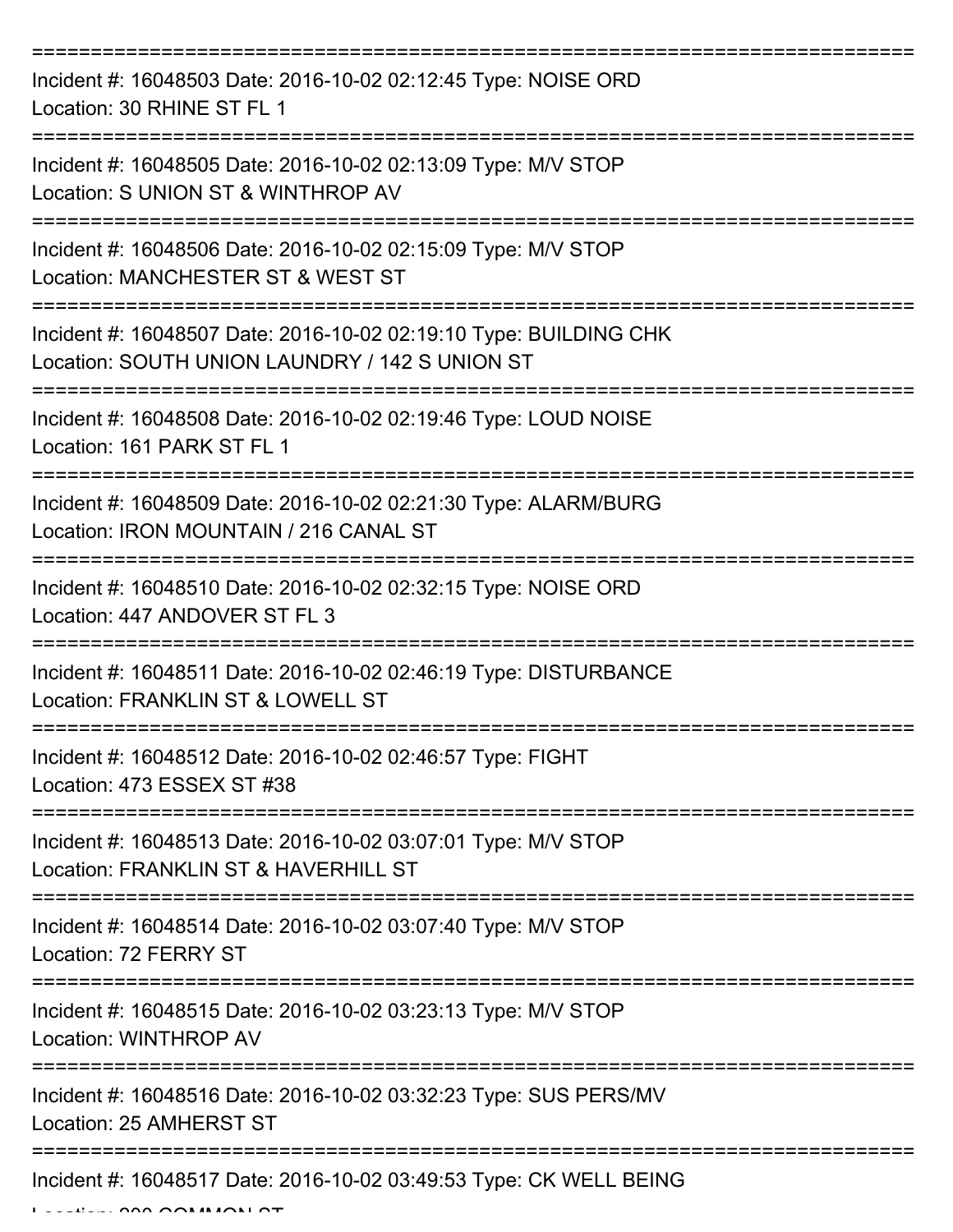| Incident #: 16048518 Date: 2016-10-02 03:59:22 Type: DISTURBANCE<br>Location: 51 HIGH ST                                      |
|-------------------------------------------------------------------------------------------------------------------------------|
| Incident #: 16048519 Date: 2016-10-02 04:22:18 Type: DOMESTIC/PROG<br>Location: 447 ANDOVER ST #15 FL 3                       |
| Incident #: 16048520 Date: 2016-10-02 04:35:19 Type: TRESPASSING<br>Location: 203 HAVERHILL ST                                |
| Incident #: 16048521 Date: 2016-10-02 05:03:05 Type: DISTURBANCE<br>Location: 41 PERRY AV                                     |
| Incident #: 16048522 Date: 2016-10-02 05:10:04 Type: BUILDING CHK<br>Location: MANUELAS MULTI SERVICES / 76 S BROADWAY        |
| Incident #: 16048523 Date: 2016-10-02 05:14:00 Type: BUILDING CHK<br>Location: FAMILY POOLS / 70 S BROADWAY<br>-------------- |
| Incident #: 16048524 Date: 2016-10-02 05:56:42 Type: M/V STOP<br>Location: BROADWAY & WATER ST                                |
| Incident #: 16048525 Date: 2016-10-02 06:04:56 Type: B&E/PROG<br>Location: 51 HIGH ST                                         |
| Incident #: 16048526 Date: 2016-10-02 07:02:36 Type: ALARM/BURG<br>Location: HAFFNERS GAS STATION / 469 HAVERHILL ST          |
| Incident #: 16048527 Date: 2016-10-02 07:11:55 Type: HIT & RUN M/V<br>Location: 210 WATER ST                                  |
| Incident #: 16048528 Date: 2016-10-02 07:16:57 Type: PARK & WALK<br>Location: BROADWAY & HAVERHILL ST                         |
| Incident #: 16048529 Date: 2016-10-02 07:43:00 Type: DOMESTIC/PROG<br>Location: 46 PERRY AV FL 2                              |
| Incident #: 16048530 Date: 2016-10-02 07:55:54 Type: TOW OF M/V<br>Location: ABANDONED / 10 EMBANKMENT RD                     |
| Incident #: 16048531 Date: 2016-10-02 08:22:12 Type: M/V STOP                                                                 |

Location: ADI INCTON ST & BDOADWAY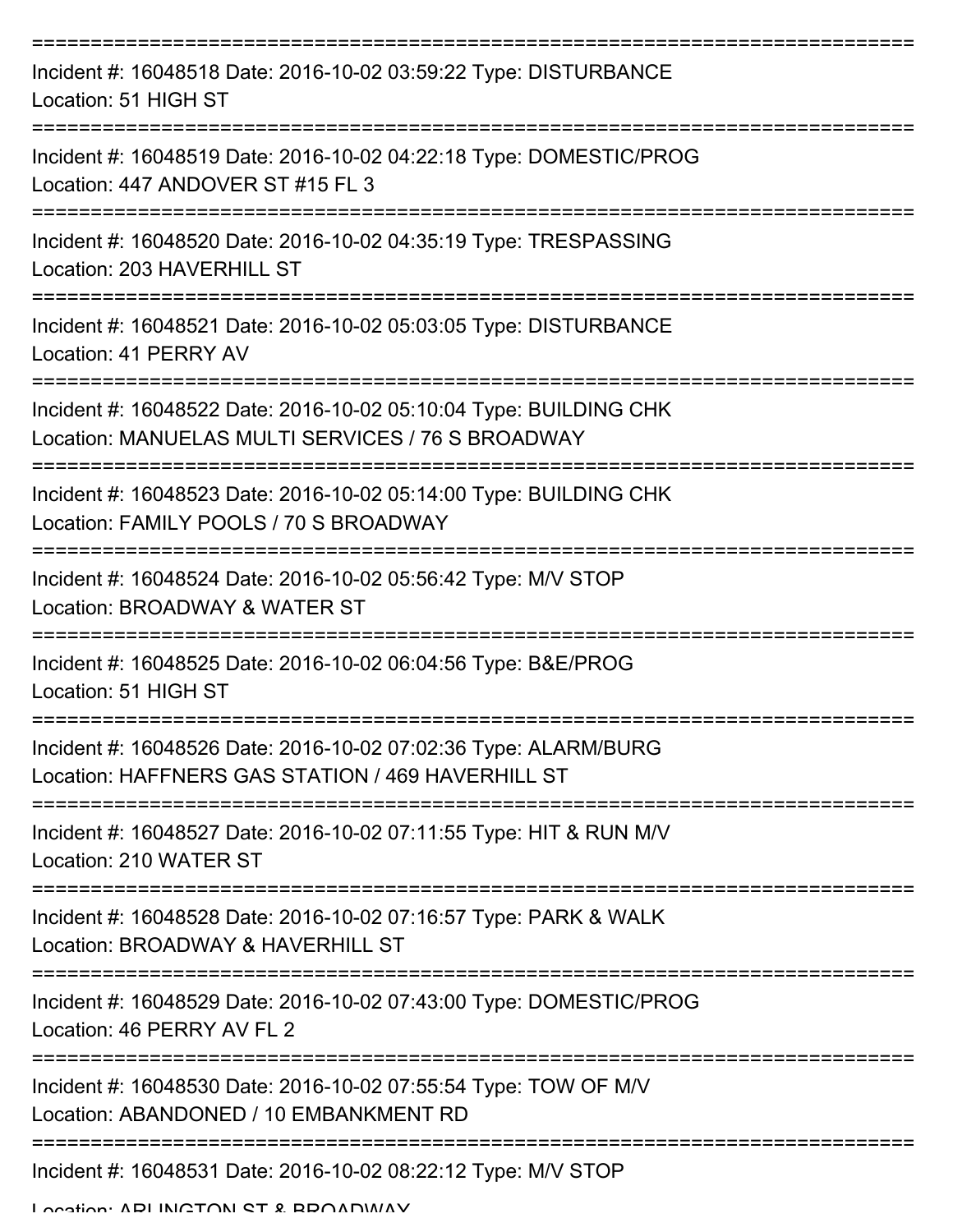| Incident #: 16048532 Date: 2016-10-02 08:33:56 Type: ALARM/BURG<br>Location: CONCORD ELECTRIC SUPPLY / 2 DRACUT ST |
|--------------------------------------------------------------------------------------------------------------------|
| Incident #: 16048533 Date: 2016-10-02 08:49:12 Type: AUTO ACC/PI<br>Location: BOXFORD ST & PHILLIPS ST             |
| Incident #: 16048534 Date: 2016-10-02 09:37:36 Type: 911 HANG UP<br>Location: 42 MELROSE ST                        |
| Incident #: 16048535 Date: 2016-10-02 09:50:34 Type: GENERAL SERV<br>Location: 60 JUNIPER ST                       |
| Incident #: 16048536 Date: 2016-10-02 10:17:49 Type: MV/BLOCKING<br>Location: 101 OLIVE AV                         |
| Incident #: 16048537 Date: 2016-10-02 10:27:40 Type: M/V STOP<br>Location: BROADWAY & HAVERHILL ST                 |
| Incident #: 16048538 Date: 2016-10-02 10:57:06 Type: RECOV/STOL/MV<br>Location: BENNINGTON ST & ERVING AV          |
| Incident #: 16048539 Date: 2016-10-02 11:01:45 Type: B&E/MV/PAST<br>Location: 22 WILMOT ST                         |
| Incident #: 16048540 Date: 2016-10-02 11:12:01 Type: M/V STOP<br>Location: HAMPSHIRE ST & MYRTLE ST                |
| Incident #: 16048541 Date: 2016-10-02 11:16:17 Type: SUS PERS/MV<br>Location: 91 SHAWSHEEN RD                      |
| Incident #: 16048542 Date: 2016-10-02 11:30:03 Type: M/V STOP<br>Location: COMMON ST & UNION ST                    |
| Incident #: 16048543 Date: 2016-10-02 12:06:02 Type: AUTO ACC/NO PI<br>Location: 211 PROSPECT ST                   |
| Incident #: 16048544 Date: 2016-10-02 12:16:48 Type: MV/BLOCKING<br>Location: 41 WASHINGTON ST                     |
| Incident #: 16048545 Date: 2016-10-02 12:28:30 Type: M/V STOP<br>Location: 341 S BROADWAY                          |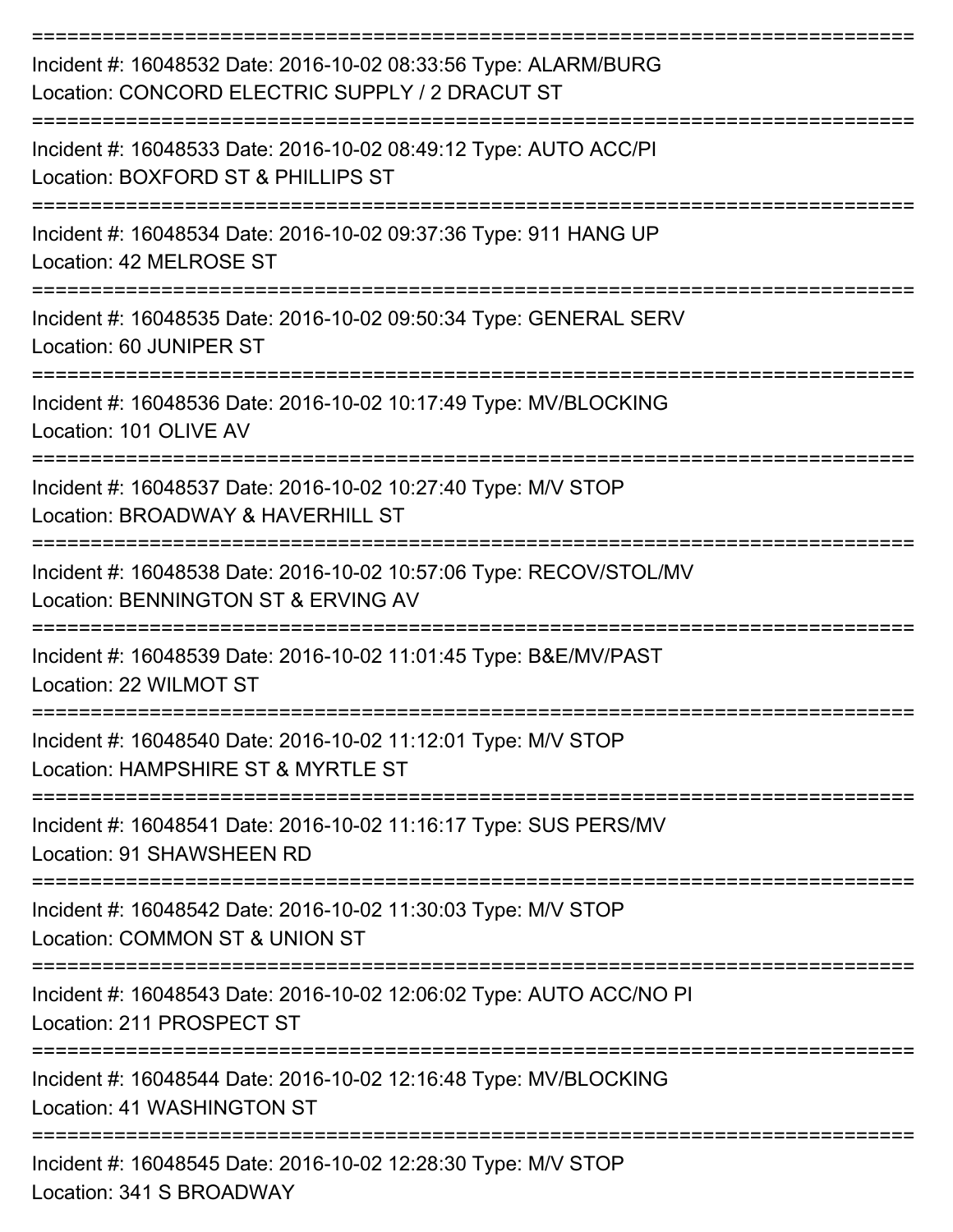| Incident #: 16048546 Date: 2016-10-02 12:35:31 Type: M/V STOP<br>Location: 372 S BROADWAY                                |
|--------------------------------------------------------------------------------------------------------------------------|
| Incident #: 16048547 Date: 2016-10-02 12:52:26 Type: MISSING PERS<br>Location: 1 CAULKINS CT                             |
| Incident #: 16048548 Date: 2016-10-02 13:00:51 Type: MEDIC SUPPORT<br>Location: 51 HIGH ST                               |
| Incident #: 16048549 Date: 2016-10-02 13:03:04 Type: MV/BLOCKING<br>Location: 417 CANAL ST                               |
| Incident #: 16048551 Date: 2016-10-02 13:05:01 Type: THREATS<br>Location: STADIUM PROJECTS / null                        |
| Incident #: 16048550 Date: 2016-10-02 13:05:27 Type: SUS PERS/MV<br>Location: 42 CROSBY ST                               |
| Incident #: 16048552 Date: 2016-10-02 13:10:40 Type: MV/BLOCKING<br>Location: PARK ST & TRENTON ST                       |
| Incident #: 16048553 Date: 2016-10-02 13:21:01 Type: HIT & RUN M/V<br>Location: 97 MT VERNON ST                          |
| Incident #: 16048555 Date: 2016-10-02 13:26:40 Type: DRUG VIO<br>Location: 107 GARDEN ST                                 |
| Incident #: 16048554 Date: 2016-10-02 13:27:31 Type: AUTO ACC/UNK PI<br>Location: 223 ANDOVER ST                         |
| Incident #: 16048557 Date: 2016-10-02 13:40:25 Type: ALARM/BURG<br>Location: MUNOZ AUTO SERVICE / 229 ERVING AV          |
| Incident #: 16048556 Date: 2016-10-02 13:40:42 Type: M/V STOP<br>Location: 90 LOWELL ST                                  |
| Incident #: 16048558 Date: 2016-10-02 14:03:26 Type: KEEP PEACE<br>Location: 12 CHESTNUT ST                              |
| Incident #: 16048559 Date: 2016-10-02 14:15:02 Type: DISORDERLY<br>Location: REGISTRY OF MOTOR VEHICLES / 73 WINTHROP AV |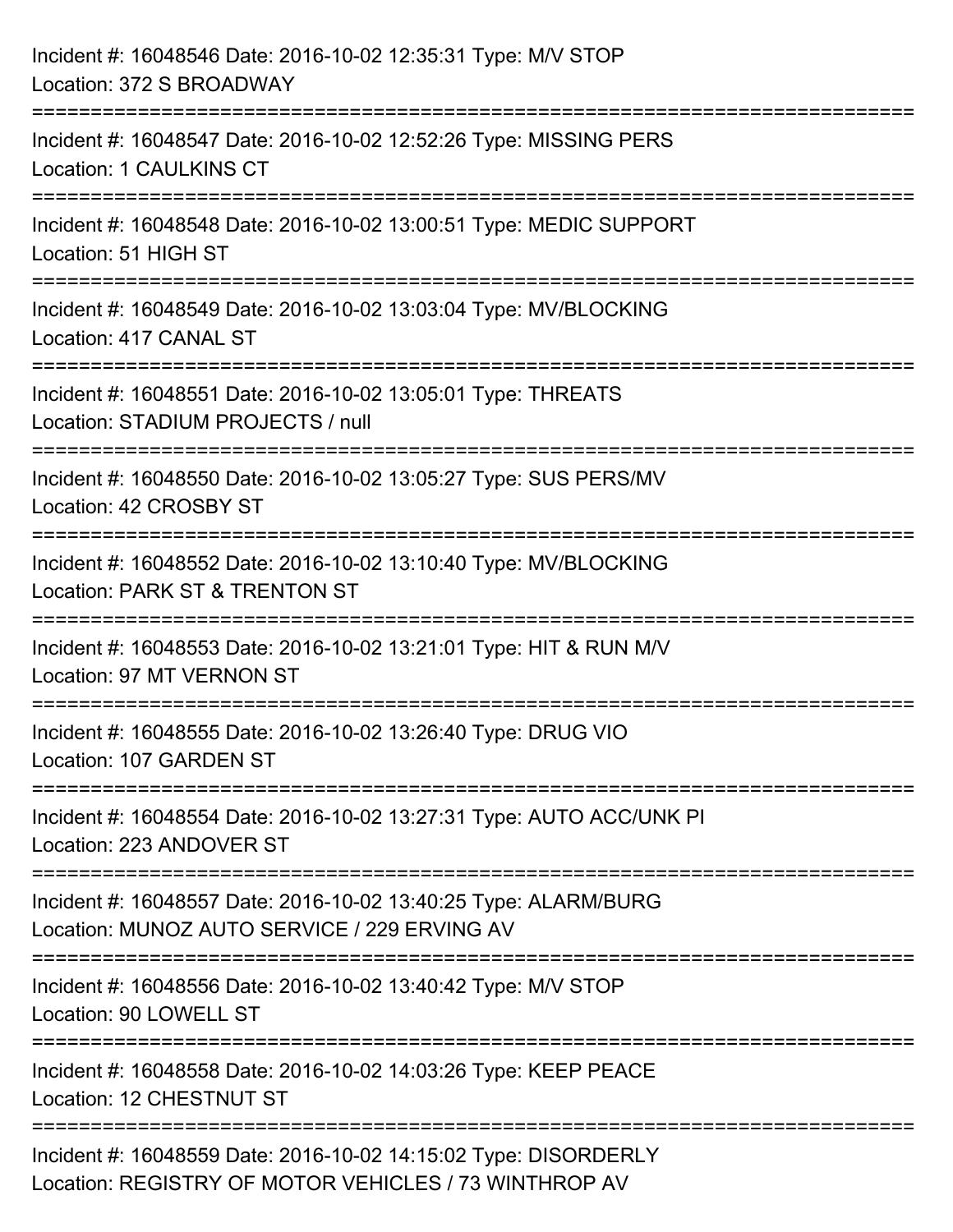| Incident #: 16048560 Date: 2016-10-02 14:20:45 Type: MV/BLOCKING<br>Location: 269 MERRIMACK ST                                     |
|------------------------------------------------------------------------------------------------------------------------------------|
| ======================<br>Incident #: 16048561 Date: 2016-10-02 14:27:59 Type: DRUG OVERDOSE<br>Location: 40 LAWRENCE ST #347 FL 3 |
| Incident #: 16048562 Date: 2016-10-02 14:34:51 Type: SUS PERS/MV<br>Location: 17 DURHAM ST                                         |
| Incident #: 16048563 Date: 2016-10-02 14:52:57 Type: SUS PERS/MV<br>Location: DENNYS / 160 WINTHROP AV                             |
| Incident #: 16048564 Date: 2016-10-02 15:06:58 Type: MV/BLOCKING<br>Location: 178 LAWRENCE ST                                      |
| Incident #: 16048565 Date: 2016-10-02 15:18:03 Type: STOLEN PROP<br><b>Location: ESSEX ST</b>                                      |
| Incident #: 16048566 Date: 2016-10-02 15:35:34 Type: UNWANTEDGUEST<br>Location: 26 HILLSIDE AV FL 1ST                              |
| Incident #: 16048567 Date: 2016-10-02 15:52:29 Type: DISTURBANCE<br>Location: DISCOUNT LIQUORS / 103 BROADWAY                      |
| Incident #: 16048568 Date: 2016-10-02 15:57:50 Type: M/V STOP<br>Location: COMMON ST & FRANKLIN ST                                 |
| Incident #: 16048569 Date: 2016-10-02 15:59:32 Type: M/V STOP<br>Location: COMMON ST & FRANKLIN ST                                 |
| Incident #: 16048570 Date: 2016-10-02 16:00:48 Type: MV/BLOCKING<br>Location: 14 LEXINGTON ST                                      |
| Incident #: 16048571 Date: 2016-10-02 16:01:21 Type: M/V STOP<br>Location: COMMON ST & FRANKLIN ST                                 |
| Incident #: 16048572 Date: 2016-10-02 16:10:12 Type: WARRANT SERVE<br>Location: 90 LOWELL ST                                       |
| Incident #: 16048573 Date: 2016-10-02 16:11:01 Type: M/V STOP<br>Location: BRADFORD ST & BROADWAY                                  |

===========================================================================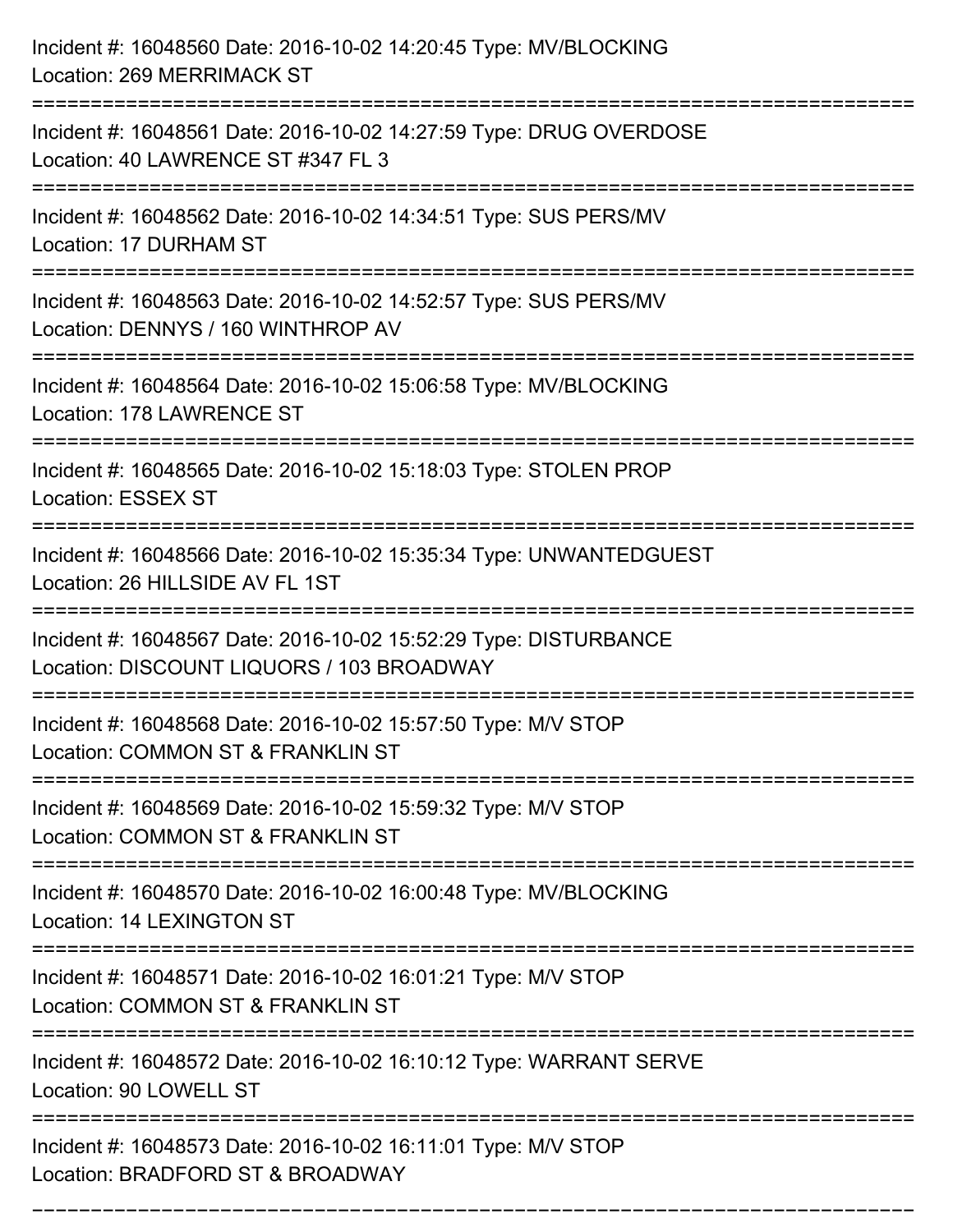| Incident #: 16048574 Date: 2016-10-02 16:26:10 Type: DISTURBANCE<br>Location: 142 MARGIN ST                                    |
|--------------------------------------------------------------------------------------------------------------------------------|
| =======================<br>Incident #: 16048575 Date: 2016-10-02 16:34:26 Type: ALARM/BURG<br>Location: 7 OXFORD ST            |
| Incident #: 16048576 Date: 2016-10-02 17:11:34 Type: FIGHT<br>Location: 202 PHILLIPS ST                                        |
| Incident #: 16048577 Date: 2016-10-02 17:23:42 Type: NOISE ORD<br>Location: 46 CEDAR ST                                        |
| Incident #: 16048578 Date: 2016-10-02 17:31:54 Type: NOISE ORD<br>Location: CENTRAL CATHOLIC HIGH SCHOOL / 300 HAMPSHIRE ST    |
| Incident #: 16048579 Date: 2016-10-02 17:43:35 Type: MEDIC SUPPORT<br>Location: 70 N PARISH RD                                 |
| Incident #: 16048580 Date: 2016-10-02 17:46:07 Type: DRINKING PUBL<br>Location: 41 N PARISH RD                                 |
| Incident #: 16048581 Date: 2016-10-02 17:47:19 Type: B&E/PAST<br>Location: 230 BAILEY ST FL 2                                  |
| Incident #: 16048582 Date: 2016-10-02 17:53:55 Type: NOISE ORD<br>Location: BERKELEY ST & HALL ST                              |
| Incident #: 16048583 Date: 2016-10-02 17:54:33 Type: M/V STOP<br>Location: AMESBURY ST & LOWELL ST                             |
| Incident #: 16048584 Date: 2016-10-02 18:30:34 Type: GENERAL SERV<br>Location: CENTRAL CATHOLIC HIGH SCHOOL / 300 HAMPSHIRE ST |
| Incident #: 16048585 Date: 2016-10-02 18:32:44 Type: ALARM/BURG<br>Location: 70-71 N PARISH RD                                 |
| Incident #: 16048586 Date: 2016-10-02 18:50:04 Type: ALARM/BURG<br>Location: 14 N BOYLSTON ST                                  |
| Incident #: 16048587 Date: 2016-10-02 19:11:32 Type: DRUG OVERDOSE<br>Location: CENTRAL BRIDGE / 0 MERRIMACK ST                |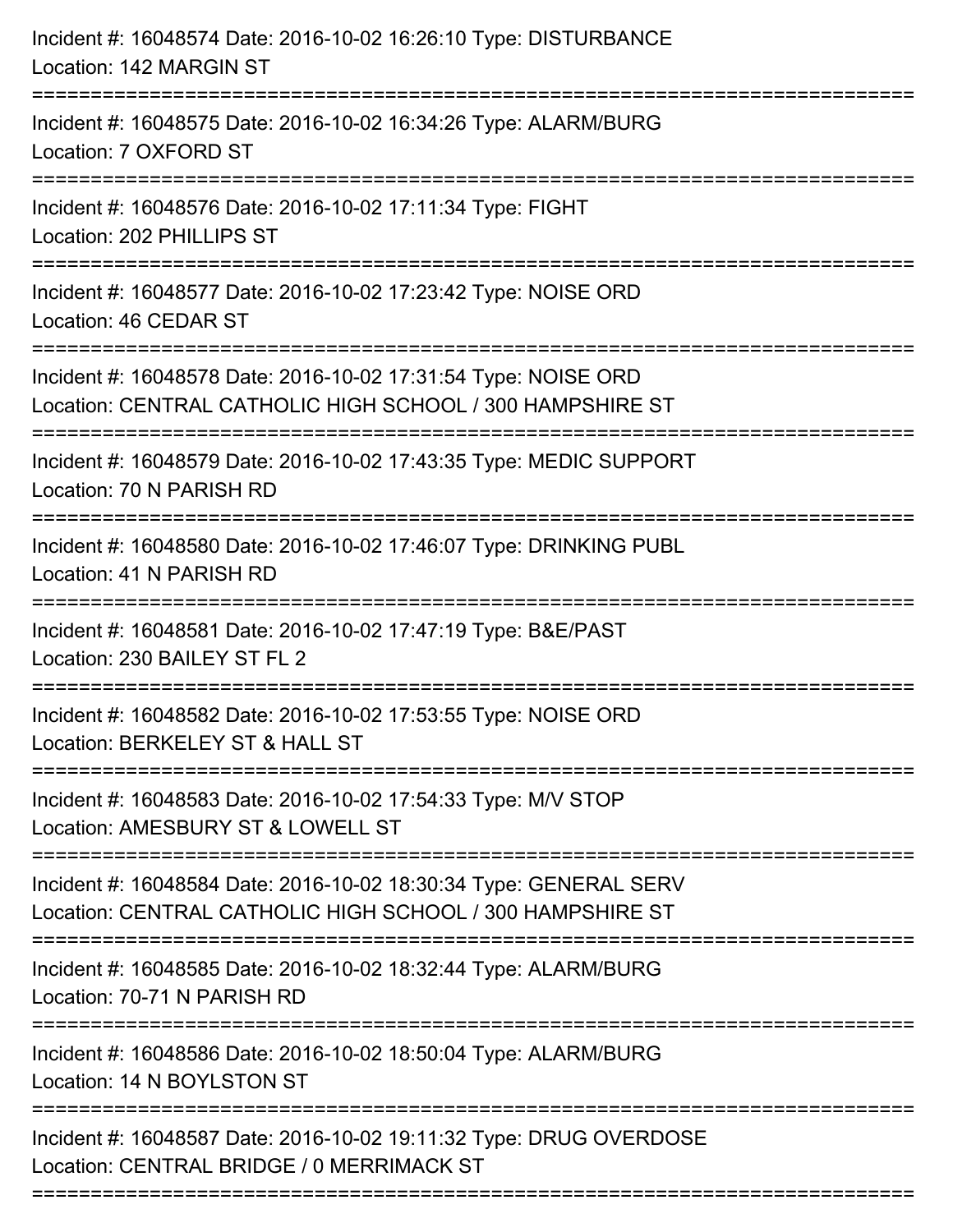Location: 25 MAGINNIS AV

| Incident #: 16048589 Date: 2016-10-02 19:19:59 Type: MEDIC SUPPORT<br>Location: 41 N PARISH RD                      |
|---------------------------------------------------------------------------------------------------------------------|
| Incident #: 16048590 Date: 2016-10-02 19:36:08 Type: MAL DAMAGE<br>Location: BROADWAY & PARK ST                     |
| Incident #: 16048591 Date: 2016-10-02 19:40:00 Type: ALARM/BURG<br>Location: LORENZO BUILDING / 599 CANAL ST        |
| Incident #: 16048592 Date: 2016-10-02 19:42:13 Type: B&E/PAST<br>Location: 15 COLBY ST                              |
| Incident #: 16048593 Date: 2016-10-02 19:42:16 Type: HIT & RUN M/V<br>Location: LAWRENCE ST & MYRTLE ST             |
| Incident #: 16048594 Date: 2016-10-02 19:56:43 Type: AUTO ACC/PI<br>Location: POST OFFICE / 431 COMMON ST           |
| Incident #: 16048595 Date: 2016-10-02 20:11:12 Type: AUTO ACC/NO PI<br>Location: 479 BROADWAY                       |
| Incident #: 16048596 Date: 2016-10-02 20:15:02 Type: KEEP PEACE<br>Location: 47 BERKELEY ST                         |
| Incident #: 16048597 Date: 2016-10-02 20:16:55 Type: ABAND MV<br>Location: 46-48 ANDOVER ST                         |
| Incident #: 16048598 Date: 2016-10-02 20:17:53 Type: NOISE ORD<br>Location: ALLSTON ST & HIGH ST                    |
| Incident #: 16048599 Date: 2016-10-02 20:48:49 Type: GENERAL SERV<br>Location: LIGHTSHIP LIQUOR INC / 94 S UNION ST |
| Incident #: 16048600 Date: 2016-10-02 20:49:23 Type: NOISE ORD<br>Location: 75 MANCHESTER ST                        |
| Incident #: 16048602 Date: 2016-10-02 20:52:04 Type: UNWANTEDGUEST<br>Location: 26 HILLSIDE AV                      |
|                                                                                                                     |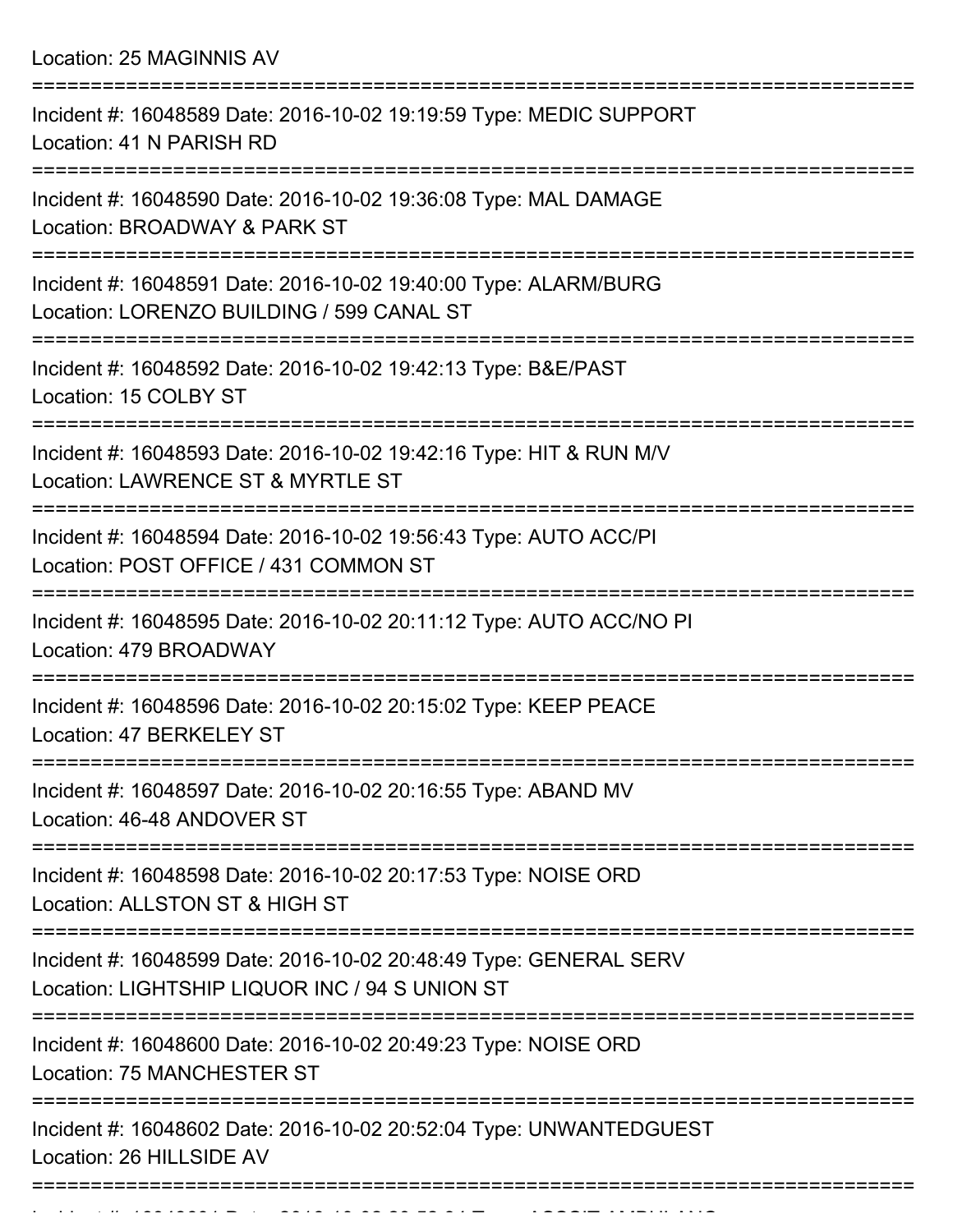| Incident #: 16048603 Date: 2016-10-02 20:54:50 Type: NOISE ORD<br>Location: 130 HIGH ST                    |
|------------------------------------------------------------------------------------------------------------|
| Incident #: 16048604 Date: 2016-10-02 21:14:00 Type: GENERAL SERV<br>Location: EXETER ST & WINTHROP AV     |
| Incident #: 16048605 Date: 2016-10-02 21:15:16 Type: MV/BLOCKING<br>Location: 20 WALNUT ST                 |
| Incident #: 16048606 Date: 2016-10-02 21:50:44 Type: STOL/MV/PAS<br>Location: 27 BUTLER ST                 |
| Incident #: 16048607 Date: 2016-10-02 22:00:16 Type: M/V STOP<br><b>Location: BEACON AV</b>                |
| Incident #: 16048608 Date: 2016-10-02 22:16:58 Type: SUS PERS/MV<br>Location: 31 S BOWDOIN ST              |
| Incident #: 16048609 Date: 2016-10-02 22:17:28 Type: SUS PERS/MV<br>Location: 157 FERRY ST                 |
| Incident #: 16048610 Date: 2016-10-02 22:23:22 Type: M/V STOP<br>Location: 10 JEFFERSON ST                 |
| Incident #: 16048611 Date: 2016-10-02 22:24:36 Type: SUS PERS/MV<br>Location: 64 HAMPSHIRE ST              |
| Incident #: 16048612 Date: 2016-10-02 22:40:01 Type: DOMESTIC/PAST<br>Location: 70-71 N PARISH RD          |
| Incident #: 16048613 Date: 2016-10-02 22:43:53 Type: SUS PERS/MV<br>Location: 175 S BROADWAY               |
| Incident #: 16048614 Date: 2016-10-02 22:53:44 Type: M/V STOP<br>Location: AMESBURY ST & COMMON ST         |
| Incident #: 16048615 Date: 2016-10-02 22:57:40 Type: M/V STOP<br>Location: CENTRAL BRIDGE / 0 MERRIMACK ST |
|                                                                                                            |